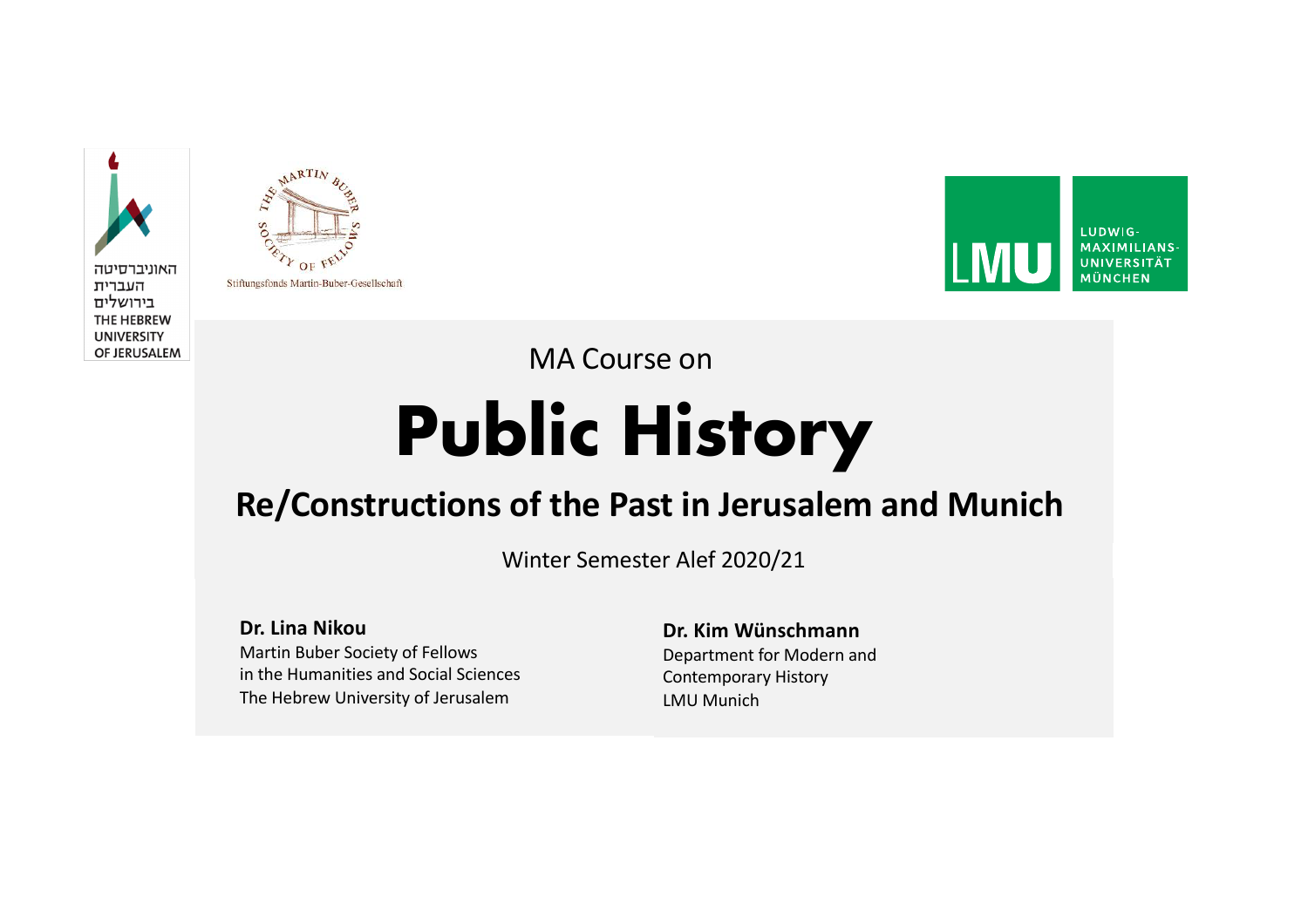### **About the Course**

- Analysis and "production" of public history in/about Jerusalem and Munich
- Focus on comics, exhibitions, podcasts, virtual guided history tours, films and the urban space
- Combining scholarly literature, original sources and practical experiences
- Invitation of guest lecturers and participation in virtual guided tours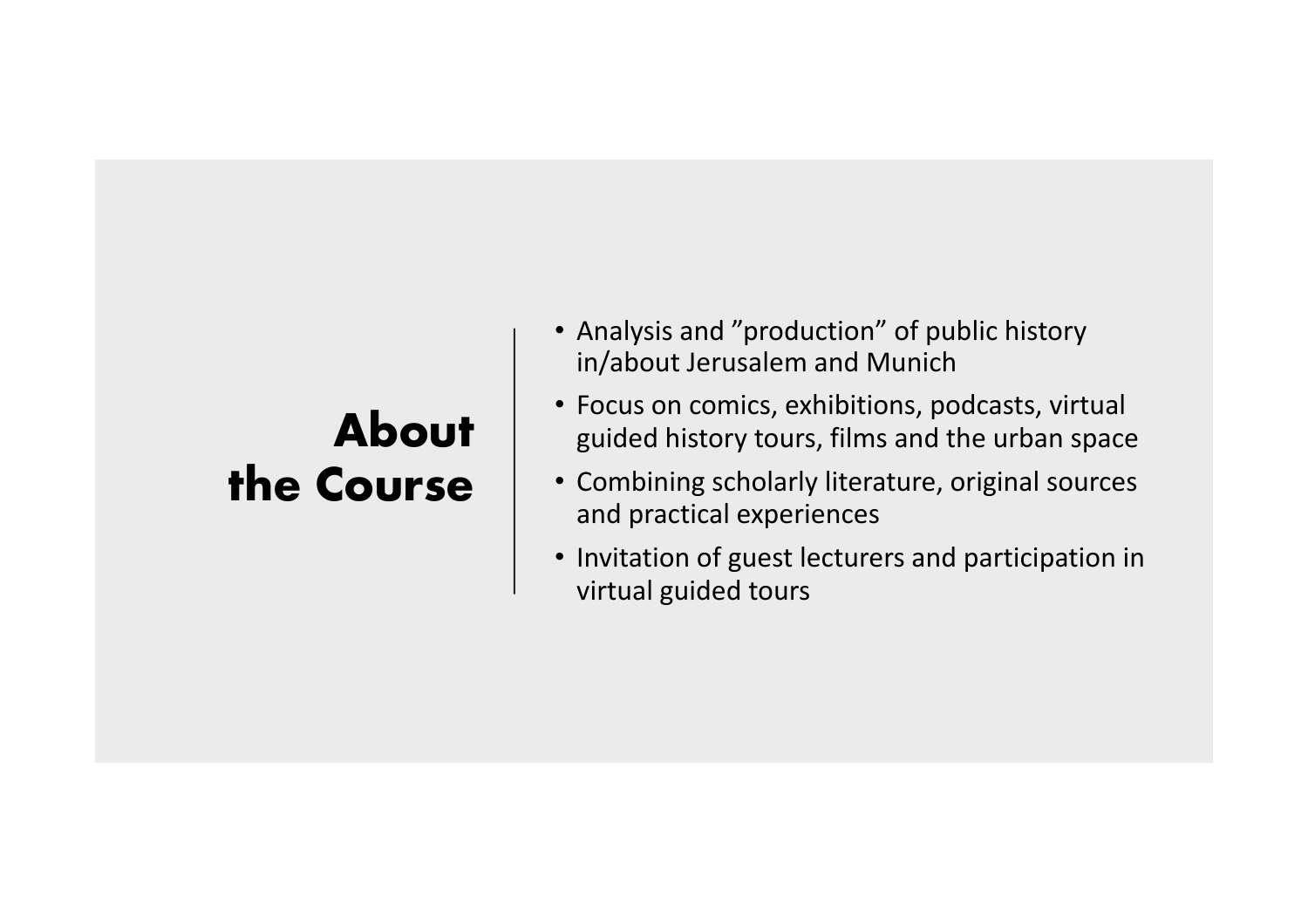"Public history is popular history – it is seen or read by large numbers of people and has mostly been designed for mass audiences."

*Ludmilla Jordanova (2000)*

### **Why Public History?**

"Public history … makes students and historians think about the relation between past and present, activism and scholarship, or the links between producers and audiences."

*\_\_\_\_\_\_\_\_\_\_\_\_\_\_\_\_\_\_\_\_\_\_\_\_\_\_\_\_\_\_\_\_\_\_\_\_\_\_\_\_\_\_\_\_\_\_\_\_\_\_\_\_\_\_\_\_\_\_\_\_\_\_\_\_\_\_\_\_\_\_\_\_\_\_\_\_\_\_\_\_\_\_\_\_\_\_\_\_\_\_\_*

*Thomas Cauvin (2016)*

- Up-and-coming field
- Strong orientation towards practice: "doing history"
- Very suitable for digital humanities
- Inter-cultural learning in virtual classrooms fosters diversity and multi-perspectivity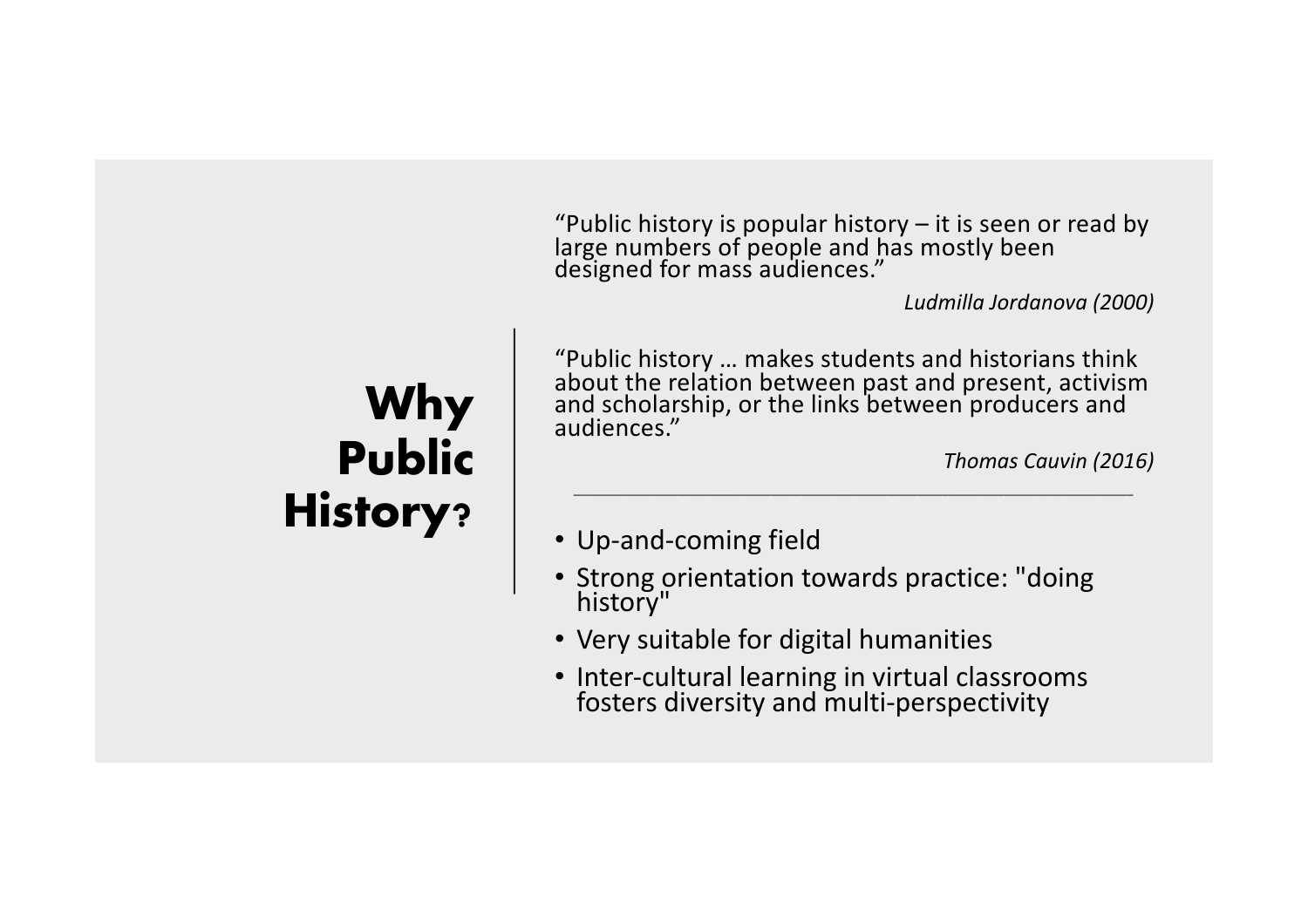### **How we engage the students?**

- Different tasks to train different (also technical) skills in theory and practice
- Group work and peer-to-peer learning
- Training students in reflexive practice especially in writing (essay)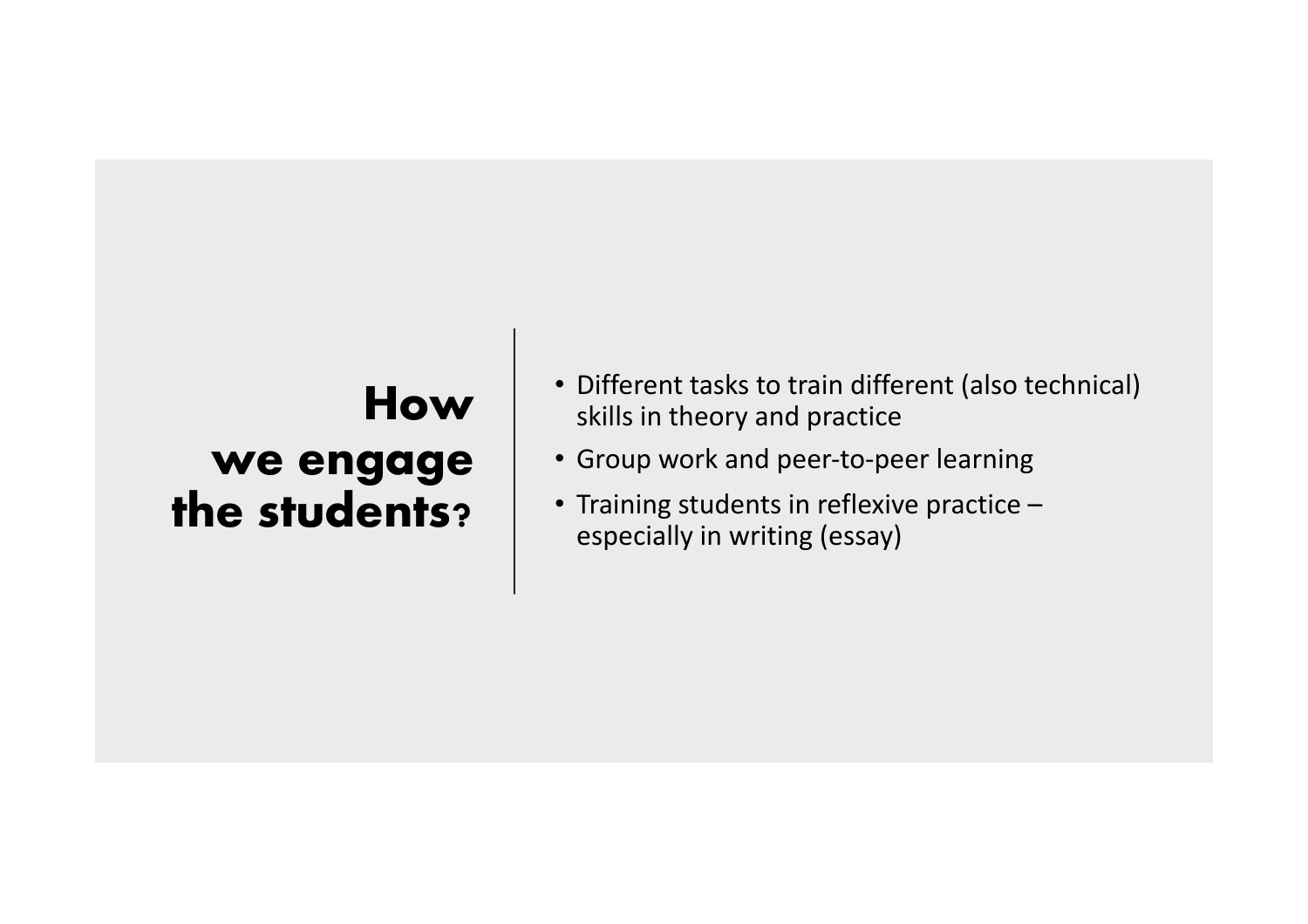## **What we have learned so far?**

#### **Challenges**

- Different learning systems and data protection
- Time constraints and coordination of different schedules
- Varying competency in English

#### **Benefits**

- Extra **motivation** and high level of **engagement**
- Lively **discussions** and strengthening of **intercultural competences**
- **Encounter with unknown places**: none of the LMU students had ever been to Jerusalem and some from Hebrew U have never been to Germany